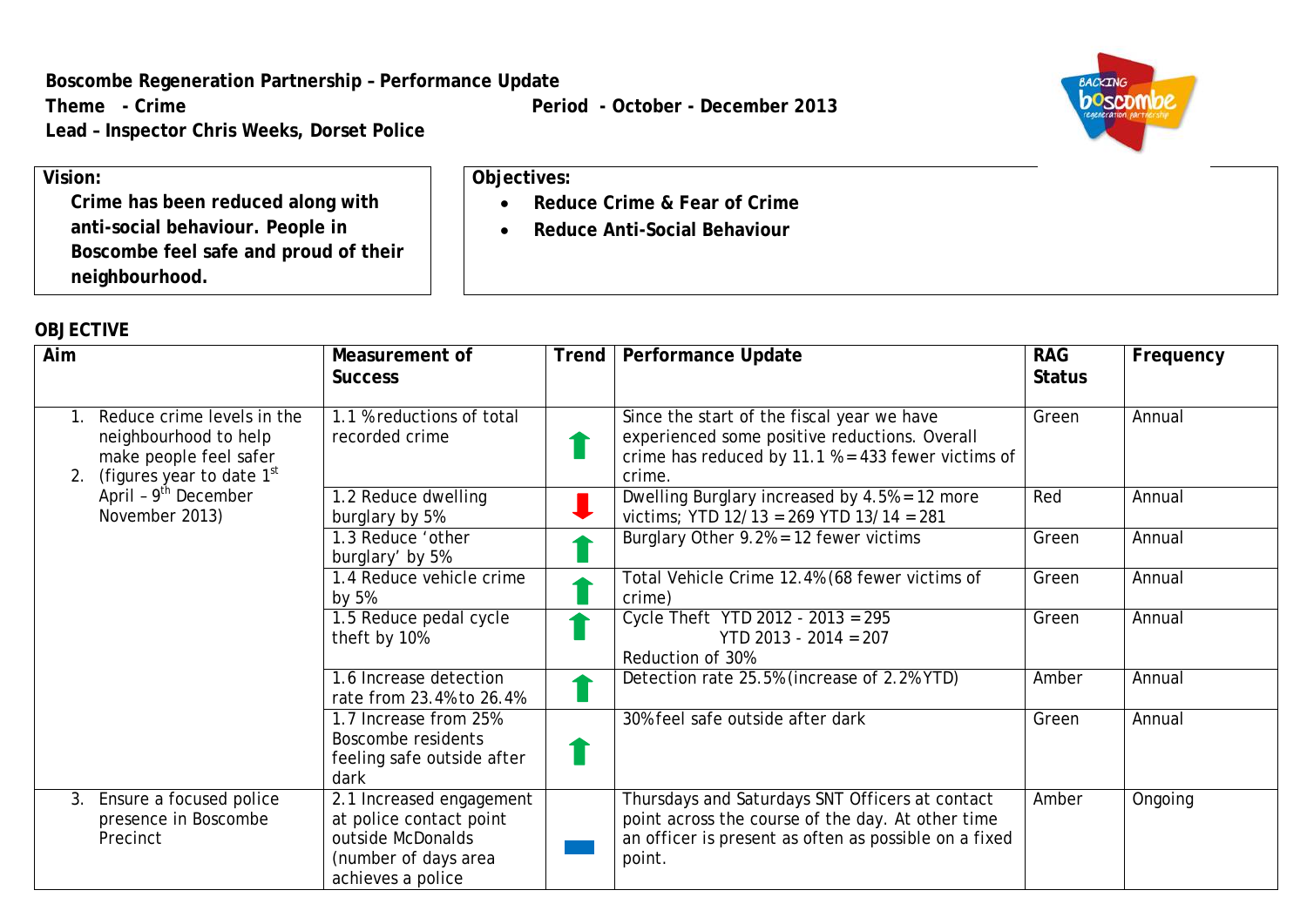| deployment)                                                        |                                                                                                                                                                                                                                                                                                                                                                                                                                                                                                                                                                                                                                             |       |         |
|--------------------------------------------------------------------|---------------------------------------------------------------------------------------------------------------------------------------------------------------------------------------------------------------------------------------------------------------------------------------------------------------------------------------------------------------------------------------------------------------------------------------------------------------------------------------------------------------------------------------------------------------------------------------------------------------------------------------------|-------|---------|
| 2.2 Boscombe Police Box                                            | Following contractors meeting on 5 <sup>th</sup> Nov 2013 the<br>timescale of manufacturing / installation was<br>revised to realistically be early part of 2014. This<br>is largely in part due to the steel specifications<br>being altered by amendments such as outward<br>opening doors, locks being finalised etc. Local<br>businesses and their respective Head Offices are<br>now being approached to complete the list of 20<br>sponsors needed to complete the funding. A media<br>strategy has been confirmed and we await a start<br>date from AMK Industries once all the funding is in<br>place.                              | Amber | Ongoing |
| 2.3 Greater engagement<br>with the Precinct's retail<br>properties | Insp Weeks / Sgt Amey or a representative attend<br>all Boscombe Business Forum meetings and form<br>part of the distribution list for members. Chair &<br>sec liaise regularly with Police if required.                                                                                                                                                                                                                                                                                                                                                                                                                                    | Green | Ongoing |
| 2.4 Growth of<br>shopwatch/Business<br>Watch                       | The shopwatch scheme has been re launched with<br>push to talk mobile phone / radios rolled out to<br>members, Police and Bmth CCTV room. This has<br>been met by the funding obtained from the<br>recession fund. Unfortunately there are initial<br>signal and volume problems with the handsets.<br>The supplier is working on a network fix and<br>training and testing for all users until resolved.<br>GUK are monitoring the situation and will take<br>further action if required.                                                                                                                                                  | Amber | Ongong  |
| 2.5 Precinct Policing<br>Proposal                                  | £74k secured from Recession Fund through BBC<br>Executive Gateway Board. This includes:<br>£14k for Business Watch (software and<br>handsets) the enhanced radio system is<br>important for the command and control of<br>the proposed CSAS<br>£60k for CSAS proposal: this will cover years 1<br>costs for 2 full time uniformed quards with<br>additional powers accredited by the Chief<br>Constable, working closely with the Police. If<br>successful year 2 funding and beyond will need to<br>be covered through the business community.<br>GUK are approved private sector company to<br>manage and recruit staff to be employed on | Green | Ongoing |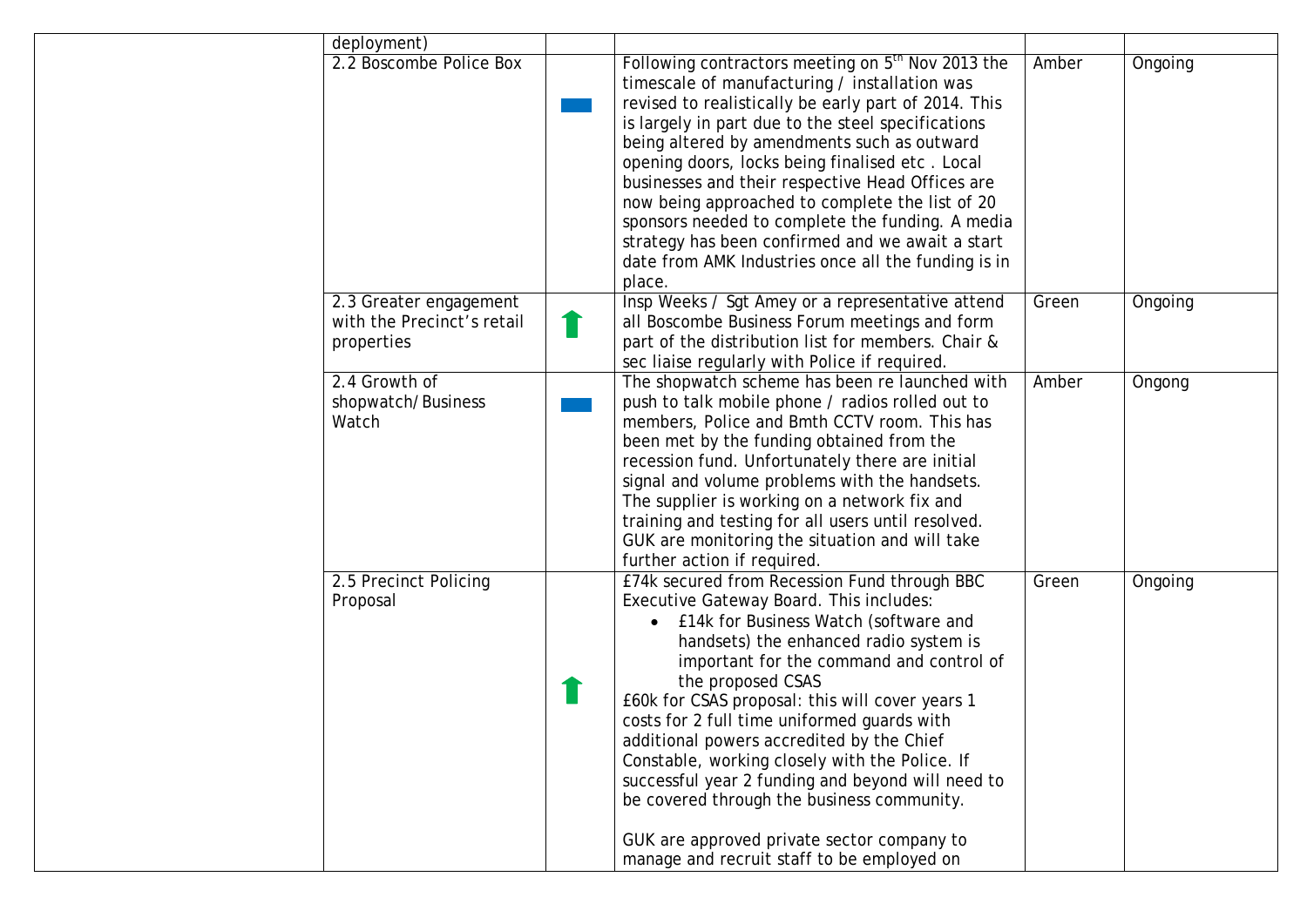|                                                                                                            |                                                                                    |   | scheme. They have held an application process<br>and received 13 applicants. Following a first round<br>of interviews, this number has been reduced to<br>enable a final selection process which Police will<br>be able to observe. Police will be meeting GUK<br>representatives 12/12/13 to discuss timescales but<br>following interviews, vetting and training<br>processes it is hoped the scheme could be up and<br>running early part of 2014. |       |         |
|------------------------------------------------------------------------------------------------------------|------------------------------------------------------------------------------------|---|-------------------------------------------------------------------------------------------------------------------------------------------------------------------------------------------------------------------------------------------------------------------------------------------------------------------------------------------------------------------------------------------------------------------------------------------------------|-------|---------|
| Drive out drug dealers by<br>4.<br>information led<br>enforcement activity.                                | 3.1 Number of misuse of<br>drugs warrants executed                                 | ш | Tasking officer in place to co-ordinate central<br>tasks with local tactical deployments. April until<br>Oct $13 = 40$ .                                                                                                                                                                                                                                                                                                                              | Green | Ongoing |
|                                                                                                            | 3.2 Decrease from 83% of<br>Boscombe residents seeing<br>drug dealing as a problem | ↓ | 89% in 2012 resident survey.                                                                                                                                                                                                                                                                                                                                                                                                                          | Red   | Annual  |
|                                                                                                            | in Boscombe.                                                                       |   | Echo no longer invited to 'run of the mill' warrants<br>but will be invited to significant operations to<br>control appropriate media messages.                                                                                                                                                                                                                                                                                                       | Amber | Ongoing |
|                                                                                                            |                                                                                    |   | Local Cllrs invited to as many drugs related<br>Warrants as practical.                                                                                                                                                                                                                                                                                                                                                                                | Green | Ongoing |
|                                                                                                            |                                                                                    |   | Positive enforcement activity- a culture of 'you<br>tell us, we will take action' continues.<br>Average of 64 stop searches per month.<br>April - Oct = 111 arrests for possession of drugs.                                                                                                                                                                                                                                                          | Green | Ongoing |
|                                                                                                            | 3.3 Increase the<br>membership of Boscombe<br>landlord group.                      |   | A revised group with new focus will be formed and<br>we aim to hold first meeting with Landlords /<br>RSL's and Agents on 08/01/14                                                                                                                                                                                                                                                                                                                    | Green | Ongoing |
| Ensure persons released<br>5.<br>from prison are located<br>where they will receive<br>support and are not | 4.1 Reduction in numbers<br>of allocations from HMP                                |   | <b>Operation Galaxy:</b><br>A geographical boundary has been set and will<br>remain the area of focus/high priority.                                                                                                                                                                                                                                                                                                                                  | Amber | Ongoing |
| encouraged to reoffend due<br>to peer pressure or life<br>circumstances.                                   |                                                                                    |   | Analytical work has been requested to determine<br>the number of HMO's within the defined area and<br>to establish the number of calls for Police<br>assistance to individual premises.                                                                                                                                                                                                                                                               | Amber | Ongoing |
|                                                                                                            |                                                                                    |   | HMO's and accommodation offering supported<br>living has been risk assessed using current 12<br>months of Police, Council, Fire Service and                                                                                                                                                                                                                                                                                                           | Amber | Ongoing |

T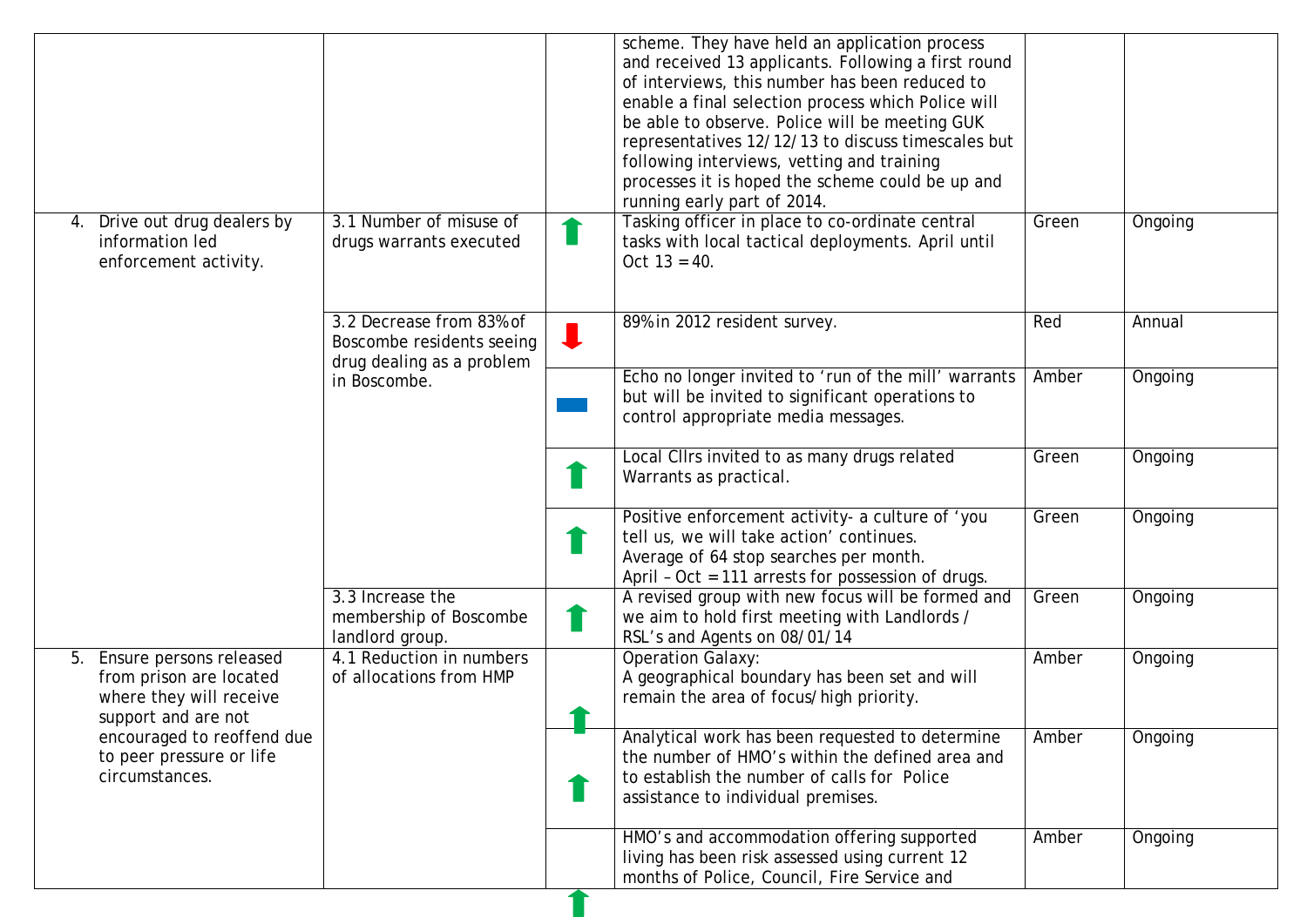|                                                                                                                  |                                                                                |   | Ambulance data. The findings of this assessment<br>have been graded Red- Amber- Green. A multi<br>agency inspection programme has been established<br>which will commence on Monday 16 <sup>th</sup> December<br>2013 visiting properties identified as being the<br>most risk.<br>Voluntary Code of Practice has been sent to all<br>providers asking for response by 14 <sup>th</sup> November<br>2013.                                                                                                                                                                                                                                                             | Amber | Ongoing   |
|------------------------------------------------------------------------------------------------------------------|--------------------------------------------------------------------------------|---|-----------------------------------------------------------------------------------------------------------------------------------------------------------------------------------------------------------------------------------------------------------------------------------------------------------------------------------------------------------------------------------------------------------------------------------------------------------------------------------------------------------------------------------------------------------------------------------------------------------------------------------------------------------------------|-------|-----------|
|                                                                                                                  |                                                                                |   | Continue to review planning applications for new<br>HMO's and consider whether to formally object<br>due to potential impact on the local community<br>and the work of the Boscombe Regeneration<br>Partnership.                                                                                                                                                                                                                                                                                                                                                                                                                                                      | Amber | Ongoing   |
| Objective: Reduce anti-social<br>behaviour                                                                       | 5.1 Reduction from 49% of<br><b>Boscombe residents</b>                         |   | Q4 2012/13 54% compared to Q4 2011/12 62%                                                                                                                                                                                                                                                                                                                                                                                                                                                                                                                                                                                                                             | Green | Quarterly |
| 6. Reduce levels of anti-social<br>behaviour to help make<br>people feel safer.                                  | perceiving ASB to be a<br>significant problem.                                 | 1 | Since the start of the fiscal year there has been a<br>reduction in the number of reported incidents of<br>ASB YTD 209 fewer incidents of ASB (6.5%<br>Reduction. Personal ASB classified incidents have<br>reduced by 17.4% which relates to 82 less incidents<br>of targeted ASB. Police believe this is directly<br>linked to all agencies working hard to develop<br>greater engagement with the community. This in<br>turn creates an increase in reporting of ASB as<br>they are encouraged to do so. Over the past 12<br>months there have been a number of significant<br>ASBO's:<br>7 regarding on street drug dealing<br>6 regarding on street prostitution | Amber | ongoing   |
|                                                                                                                  | 5.2 Reduction from 79% of<br><b>Boscombe residents</b><br>stating that drunk & |   | 82% in 2012                                                                                                                                                                                                                                                                                                                                                                                                                                                                                                                                                                                                                                                           | Red   | Annual    |
|                                                                                                                  | rowdy people are a<br>problem in their area.                                   |   | Officers continue to take positive action regarding<br>drunk & rowdy behaviour.<br>Officers attend local community forums and<br>inform those in attendance what action has<br>recently been taken by the Police and Council.                                                                                                                                                                                                                                                                                                                                                                                                                                         | Amber | Ongoing   |
| 7. Support vulnerable females<br>involved in on street<br>prostitution to move away<br>from heroin addiction and | 6.1 Number of females<br>who leave on street<br>prostitution.                  |   | (Operation Planet update)<br>BBC secondee is now leading on this work. The<br>needs assessment has started - completion                                                                                                                                                                                                                                                                                                                                                                                                                                                                                                                                               | Amber | Ongoing   |